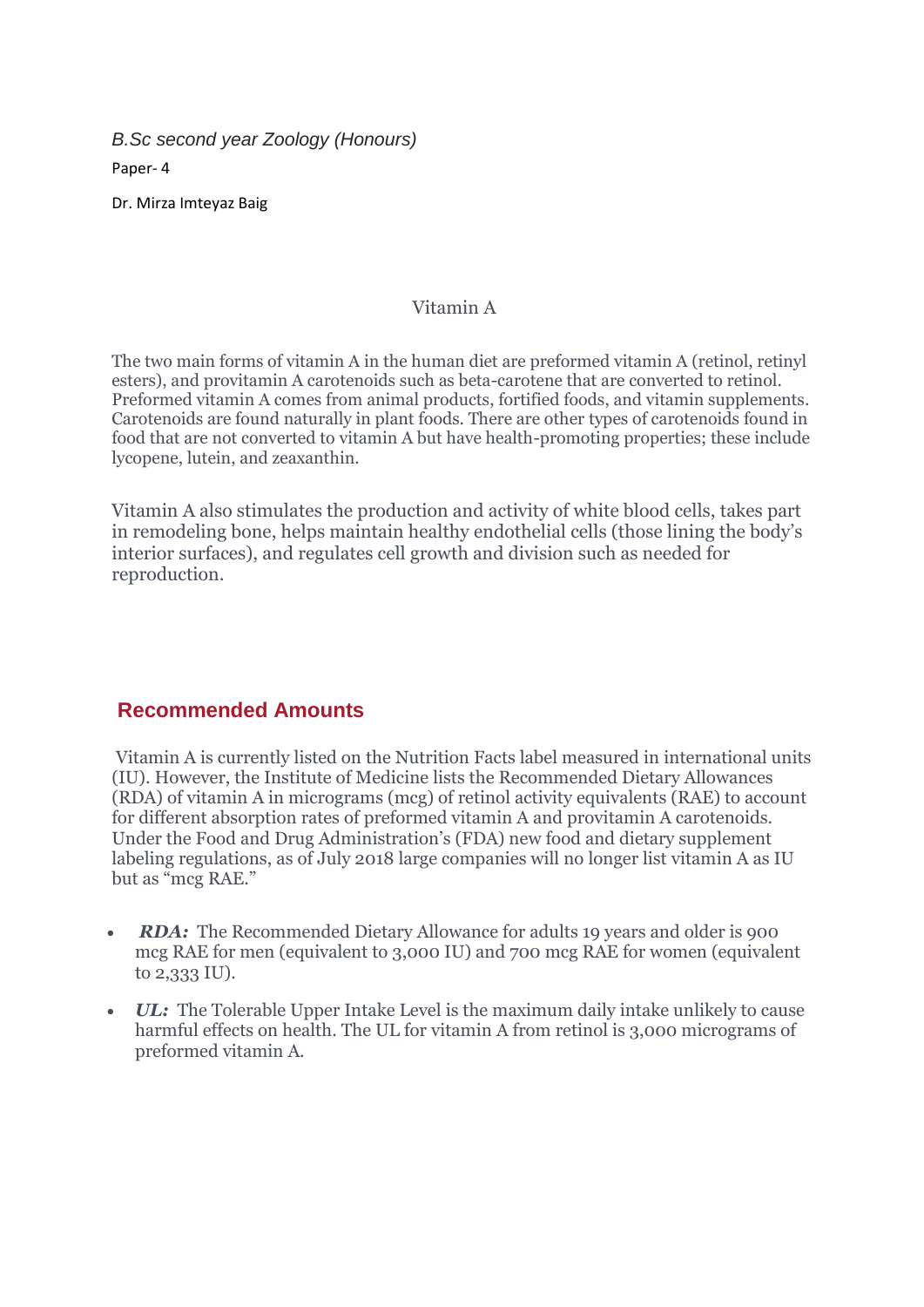# **Vitamin A and Health**

The evidence suggests that eating a variety of foods rich in vitamin A, especially [fruits](https://hsph.harvard.edu/nutritionsource/what-should-you-eat/vegetables-and-fruits/#ref17)  [and vegetables,](https://hsph.harvard.edu/nutritionsource/what-should-you-eat/vegetables-and-fruits/#ref17) is protective from certain diseases, though the health benefit of vitamin A supplements is less clear.

# **Food Sources**

Many breakfast cereals, juices, dairy products, and other foods are fortified with retinol (preformed vitamin A). Many [fruits and vegetables](https://www.hsph.harvard.edu/nutritionsource/what-should-you-eat/vegetables-and-fruits/) and some supplements contain betacarotene, lycopene, lutein, or zeaxanthin.

- Leafy green vegetables [\(kale,](https://www.hsph.harvard.edu/nutritionsource/food-features/kale/) spinach, broccoli), orange and yellow vegetables (carrots, [sweet potatoes,](https://www.hsph.harvard.edu/nutritionsource/food-features/sweet-potatoes/) pumpkin and other [winter squash,](https://www.hsph.harvard.edu/nutritionsource/food-features/winter-squash/) summer squash)
- Tomatoes
- Red bell pepper
- Cantaloupe, mango
- Beef liver
- Fish oils
- Milk

# Signs of Deficiency

*Deficiency*. Also at risk are adults and children who eat a very limited diet due to poverty or self-restriction. Mild vitamin A deficiency may cause fatigue, susceptibility to infections, and infertility. The following are signs of a more serious deficiency.

- Xerophthalmia, a severe dryness of the eye that if untreated can lead to blindness
- Nyctalopia or night blindness
- Irregular patches on the white of the eyes
- Dry skin or hair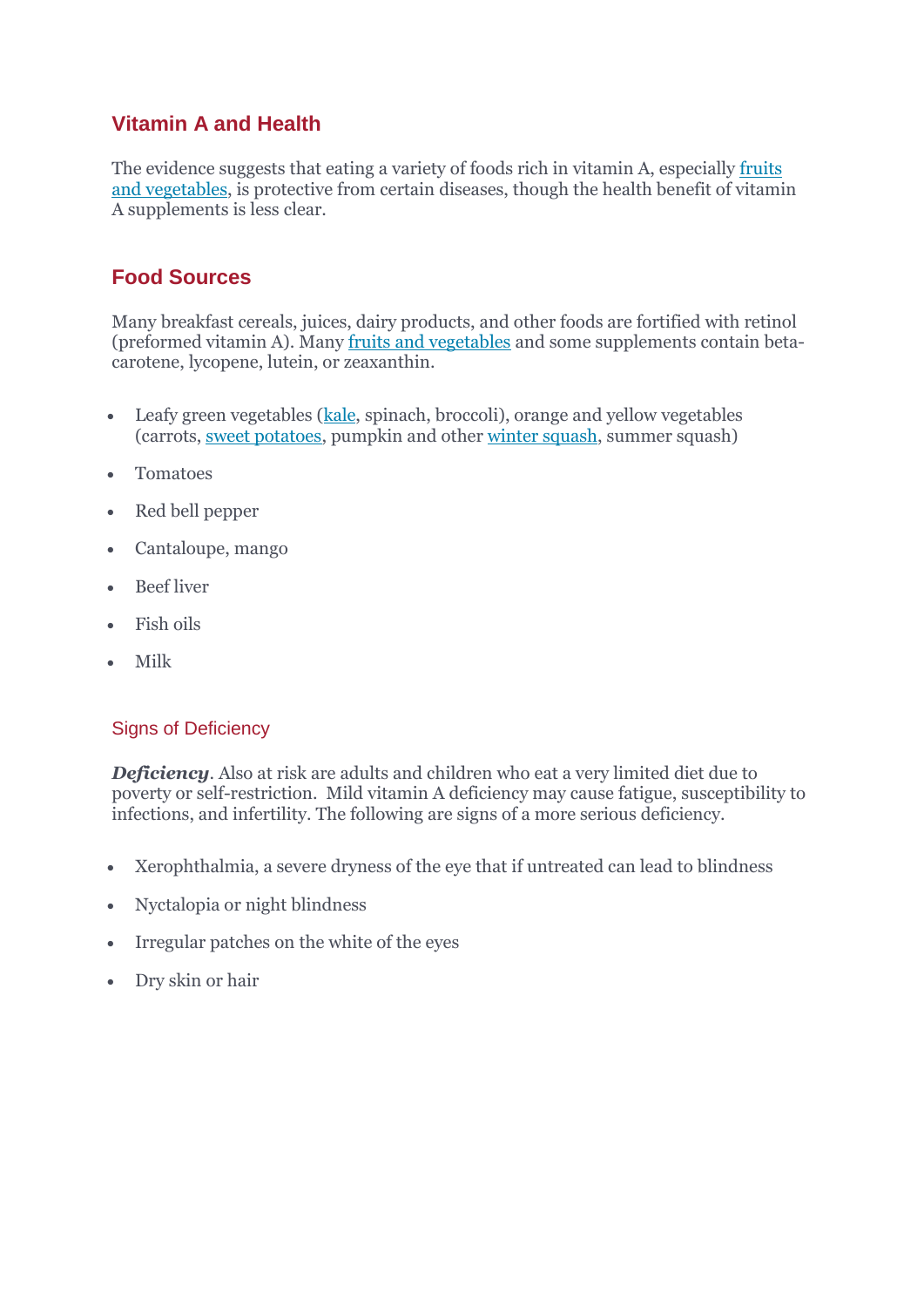# **Vitamin D**

**Vitamin D is produced when sunlight (or artificial light, particularly in the ultraviolet region of 190-400nm wave lengths) fall on the skin and triggers a chemical reaction to a cholesterol based molecule, and converts it into calcidiol (adding one hydroxyl group, also called 25(OH)D technically) in the liver and into calcitriol (or 1,25 (OH)2D in the kidney.**

#### **What it does**

#### **General**

- Vitamin D is a fat-soluble vitamin that helps maintain calcium and phosphorus balance, promotes bone health, regulates immune function, and influences cell growth and development.
- Vitamin D can be made in the skin (upon exposure to ultraviolet B [UVB] radiation from the sun) and obtained from dietary and supplemental sources.

#### Immune-specific

- Vitamin D increases the expression of antibacterial proteins.
- Vitamin D limits certain aspects of the acquired immune response, playing a protective role and potentially reducing the risk of autoimmune disease and tissue transplant rejection.

#### **What we know**

- Low serum 25-hydroxyvitamin  $D_3$  (a reliable measure of vitamin D status) is linked to a higher risk of upper respiratory tract infections.
	- o Overall, randomized controlled trials indicate that daily supplementation with vitamin D may reduce the risk of upper respiratory tract infections.
- Low serum 25-hydroxyvitamin  $D_3$  has been observed in individuals with autoimmune disease, including those with insulin-dependent (type 1) diabetes mellitus, multiple sclerosis (MS), systemic lupus erythematosus, and rheumatoid arthritis. In those with MS, lower vitamin D status is associated with increased disease activity and risk of relapse.
	- o Living at higher latitude (and thus, exposed to less UVB radiation from the sun) and low vitamin D intake have been associated with an increased risk of developing MS.
	- o Despite the well-documented association between low vitamin D status and multiple autoimmune diseases, few randomized controlled trials have been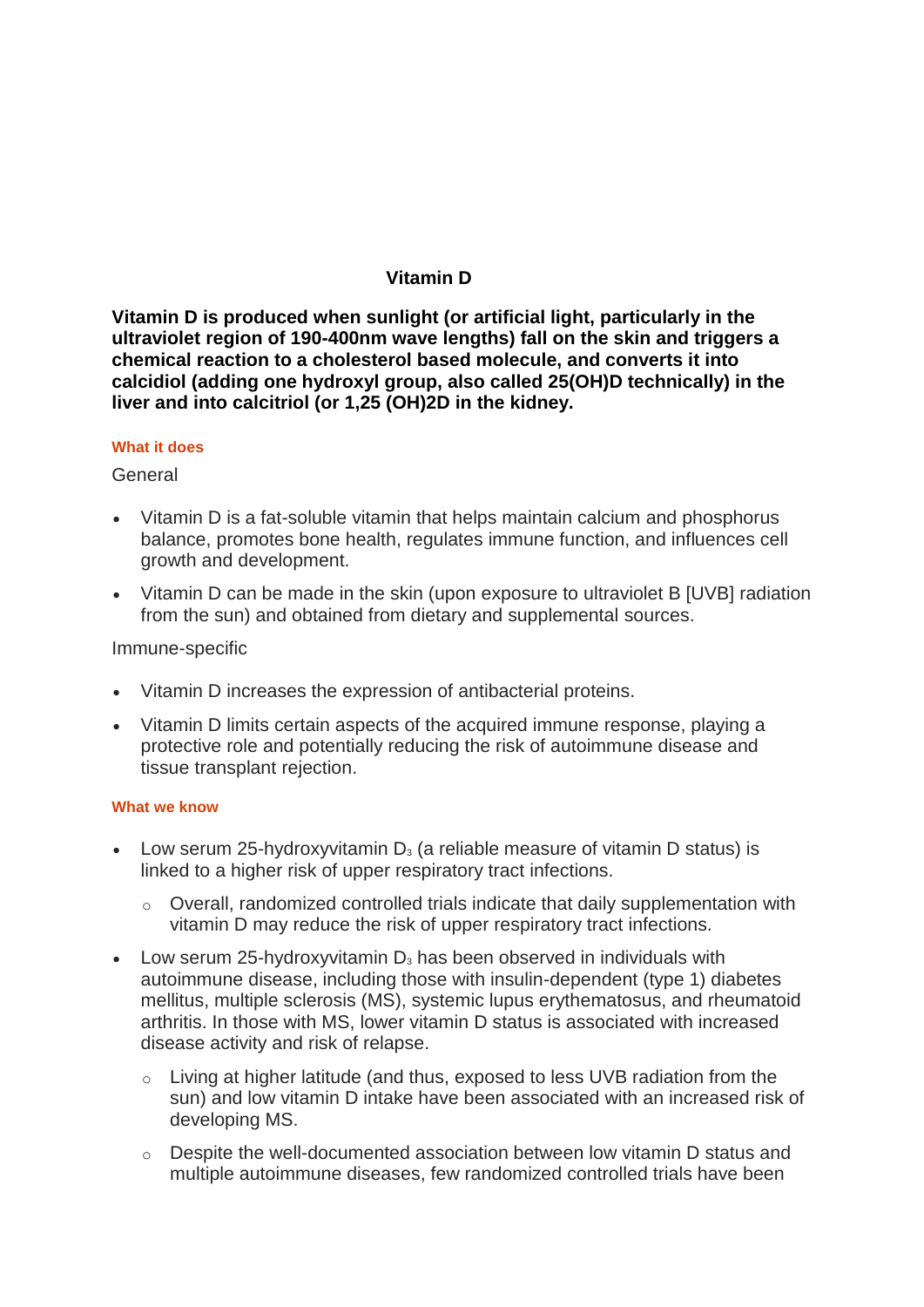conducted and the clinical efficacy of vitamin D supplementation in the prevention and treatment of autoimmune disease is not yet known.

## **HIGHLIGHT**

- Vitamin D is notoriously difficult to obtain from food sources alone and national surveys indicate that 94% of the US population is not meeting the dietary requirement for vitamin D.
- The LPI recommends 2,000 IU (50 micrograms) of supplemental vitamin D daily for generally healthy adults.

## Vitamin K

Vitamin K is a [fat-](https://lpi.oregonstate.edu/mic/glossary#lipid)soluble [vitamin.](https://lpi.oregonstate.edu/mic/glossary#vitamin) Originally identified for its role in the process of blood clot formation ("K" is derived from the German word "koagulation"), vitamin K is essential for the functioning of several [proteins](https://lpi.oregonstate.edu/mic/glossary#protein) involved in physiological processes that encompass, but are not limited to, the regulation of blood clotting [\(coagulation\)](https://lpi.oregonstate.edu/mic/glossary#coagulation) . Naturally occurring forms of vitamin K include phylloquinone (vitamin  $K_1$ ) and a family of molecules called menaquinones (MKs or vitamin  $K_2$ ).

Naturally occurring forms of vitamin K include a number of vitamers known as vitamin  $K_1$  and vitamin  $K_2$  (**Figure 1**). Vitamin  $K_1$  or phylloquinone is [synthesized](https://lpi.oregonstate.edu/mic/glossary#synthesis) by plants and is the predominant form in the diet. Vitamin  $K_2$  includes a range of vitamin K forms collectively referred to as menaquinones. Most menaquinones are synthesized by human intestinal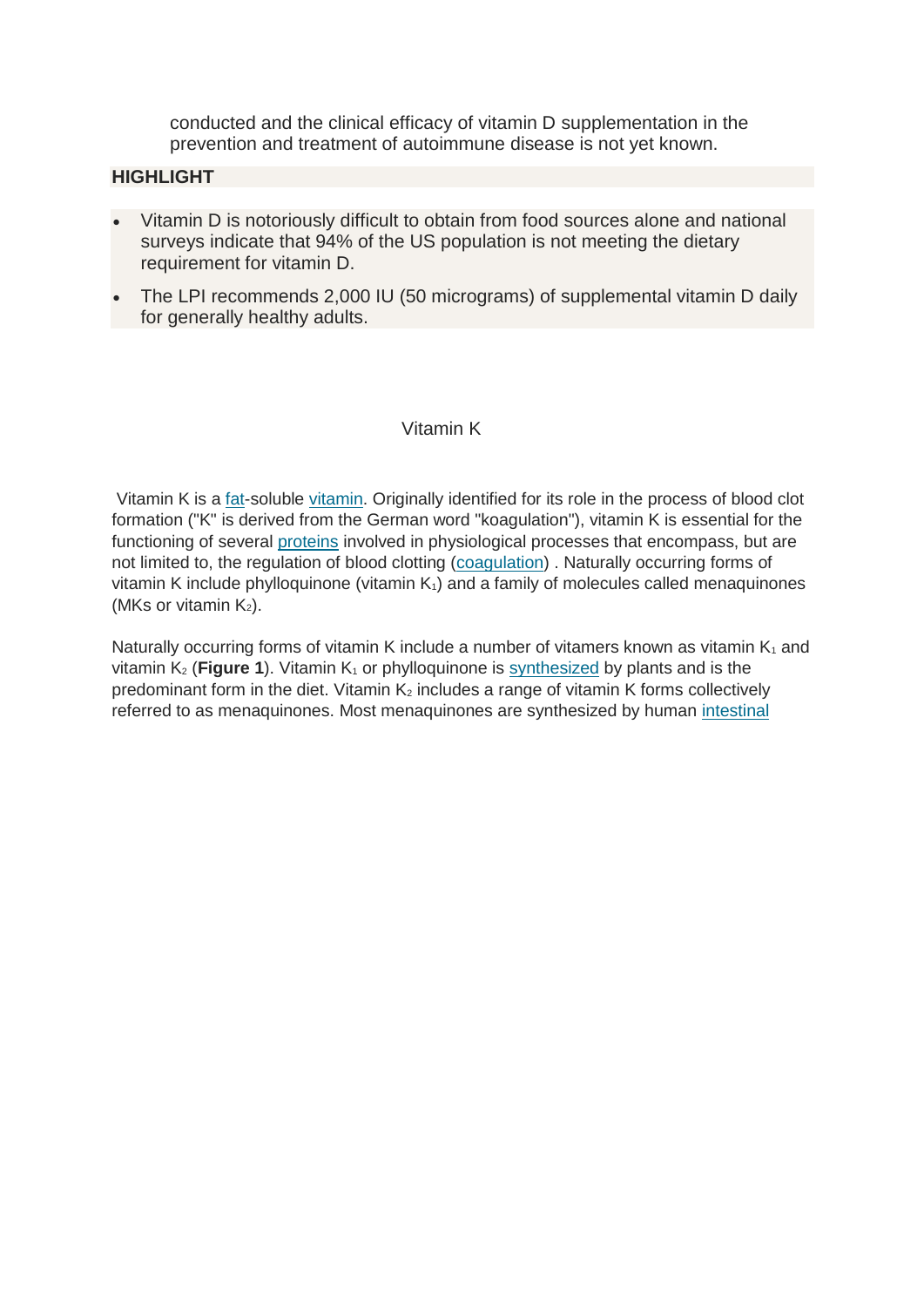[microbiota](https://lpi.oregonstate.edu/mic/glossary#intestinal-microbiota) and found in [fermented](https://lpi.oregonstate.edu/mic/glossary#fermentation) foods and in animal products.

### **Figure 1. Chemical Structures**



Menaquinones differ in length from 1 to 14 repeats of 5-carbon units in the side chain of the molecules. These forms of vitamin K are designated menaquinone-n (MK-n), where n stands for the number of 5-carbon units (MK-2 to MK-14) . Widely used in animal husbandry, the synthetic compound known as menadione (vitamin  $K_3$ ) is a provitamin that needs to be converted to menaquinone-4 (MK-4) to be active.

- With limited vitamin K storage capacity, the body recycles vitamin K in the vitamin K [oxidation-](https://lpi.oregonstate.edu/mic/glossary#oxidation)[reduction](https://lpi.oregonstate.edu/mic/glossary#reduction) cycle in order to reuse it multiple times.
- Vitamin K is the essential [cofactor](https://lpi.oregonstate.edu/mic/glossary#cofactor) for the [carboxylation](https://lpi.oregonstate.edu/mic/glossary#carboxylation) of glutamic acid residues in many vitamin K-dependent [proteins](https://lpi.oregonstate.edu/mic/glossary#protein) (VKDPs) that are involved in blood [coagulation,](https://lpi.oregonstate.edu/mic/glossary#coagulation) bone [metabolism,](https://lpi.oregonstate.edu/mic/glossary#metabolism) prevention of vessel mineralization, and regulation of various cellular functions.
- *Vit*amin K deficiency increases the [risk](https://lpi.oregonstate.edu/mic/glossary#risk) of excessive bleeding [\(hemorrhage\)](https://lpi.oregonstate.edu/mic/glossary#hemorrhage). An injection of vitamin K is recommended to protect all newborns from life-threatening bleeding within the skull.
- The adequate intake [\(AI\)](https://lpi.oregonstate.edu/mic/glossary#AI) level for vitamin K is set at 90 µg/day for women and 120 μg/day for men.
- Vitamin K deficiency may impair Vitamin K deficiency may impair the activity of VKDPs and increase the risk of [osteoporosis](https://lpi.oregonstate.edu/mic/glossary#osteoporosis) and [fractures.](https://lpi.oregonstate.edu/mic/glossary#fracture) Yet, [observational studies](https://lpi.oregonstate.edu/mic/glossary#observational-study) have failed to isolate vitamin K intakes from overall healthful diets, thus warranting cautious interpretation of positive associations between vitamin K intakes and markers of bone health. Overall, [intervention trials](https://lpi.oregonstate.edu/mic/glossary#intervention-trial) have been inconclusive regarding the role of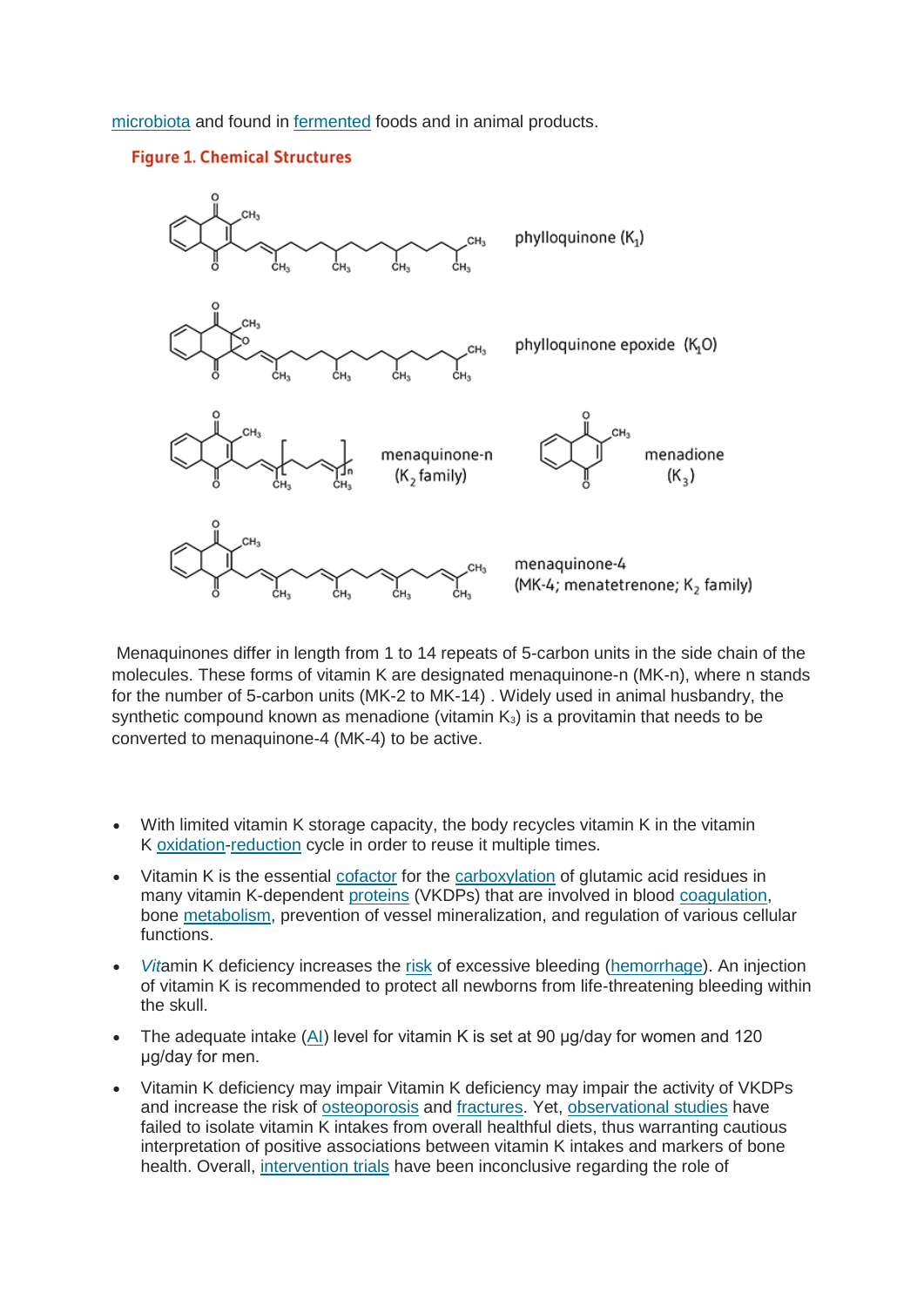supplemental vitamin K in further reducing bone loss in otherwise [calcium-](https://lpi.oregonstate.edu/mic/minerals/calcium) and [vitamin](https://lpi.oregonstate.edu/mic/vitamins/vitamin-D)  [D-](https://lpi.oregonstate.edu/mic/vitamins/vitamin-D)replete adults.

- Abnormal mineralization of blood vessels increases with age and is a major risk factor for [cardiovascular disease.](https://lpi.oregonstate.edu/mic/glossary#cardiovascular-disease) Vitamin K inadequacy may inactivate several VKDPs that inhibit the formation of calcium precipitates in vessels.
- Phylloquinone is found at high concentrations in green leafy vegetables and certain plant oils, while most menaquinones are usually found in animal livers and [fermented](https://lpi.oregonstate.edu/mic/glossary#fermentation) foods.
- Several drugs, including vitamin K [antagonists](https://lpi.oregonstate.edu/mic/glossary#antagonist) (e.g., warfarin), are known to interfere with vitamin K absorption and metabolism.

## Vitamin C

- Vitamin C (ascorbic acid) is a water-soluble vitamin that neutralizes a variety of **reactive oxygen species** and recycles important cellular **antioxidants**.
- Vitamin C is also a cofactor in numerous enzymatic reactions involved in the making of collagen, L-carnitine, and several neurotransmitters, and in the regulation of gene expression.

Immune-specific

- Immune cells generate reactive oxygen species to kill invading organisms; vitamin C may protect immune and nearby cells from damage by these substances.
- *In vitro* **studies** suggest that vitamin C may increase the production and function of certain immune cells that help engulf and kill foreign invaders.

### **What we know**

- Immune cells accumulate and concentrate vitamin C and then quickly use it up during an active immune response.
- The scientific evidence regarding the effect of vitamin C supplementation on immune function is hampered by several methodological shortcomings. Important considerations for research studies on vitamin C and infections include:
	- $\circ$  the baseline vitamin C status of the study population. A beneficial effect of vitamin C supplementation on the immune system may occur only in those with low vitamin C intake and status to begin with.
	- o the presence of modifying factors. Physical stress, **oxidative stress**, smoking, and disease may be accompanied by an increased demand for vitamin C.
- At this time, the scientific evidence is insufficient to advocate vitamin C supplementation in the prevention of pneumonia in the general population.
- Routine use of vitamin C supplements may have a mild, beneficial effect on the duration of the common cold in certain individuals.